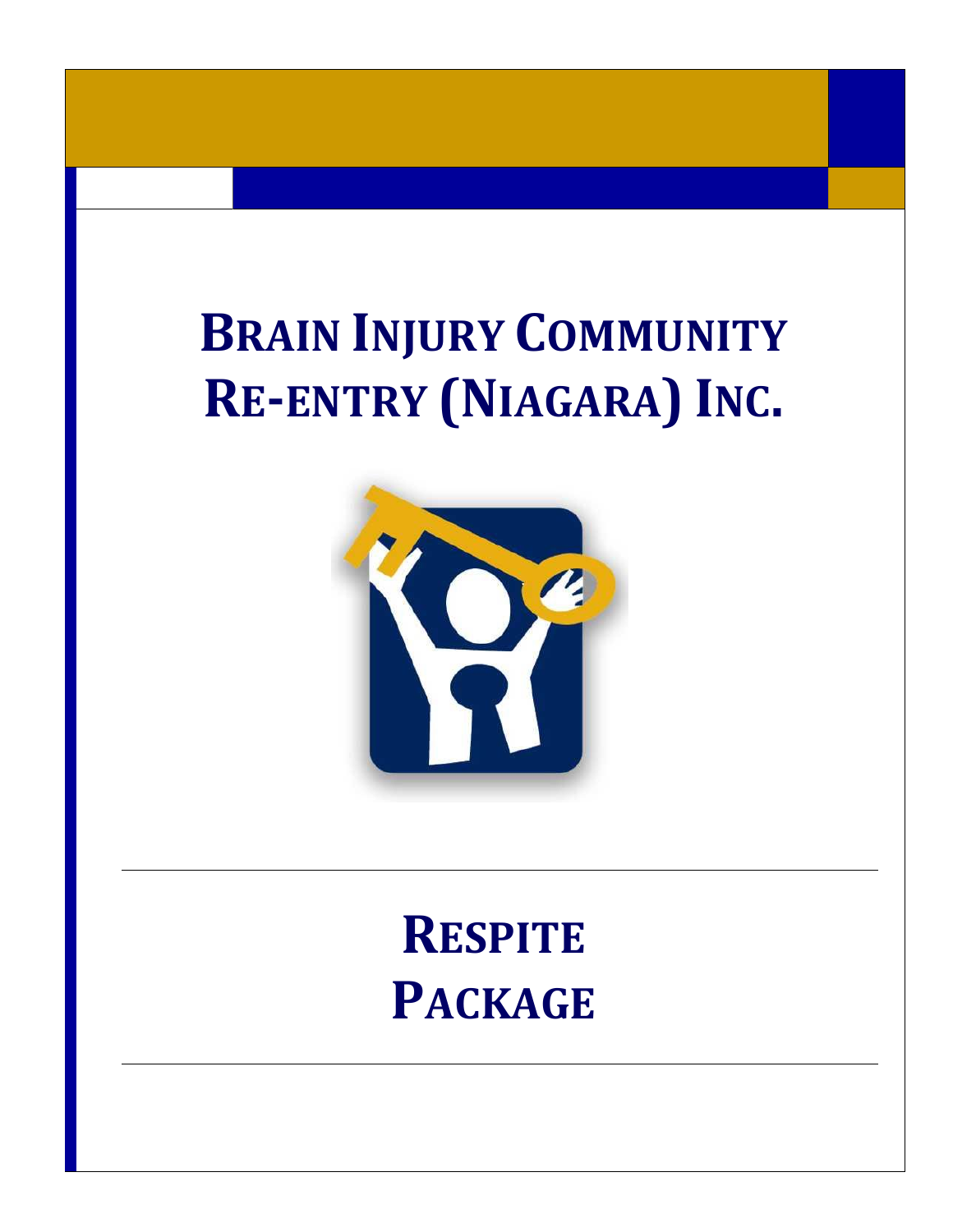#### Accessible Formats & Communication Supports

Special accessibility accommodations and materials in alternate formats can be arranged by contacting Brain Injury Community Re-entry (Niagara) Inc. at 905- 687-6788 extension 663 or [www.bicr.org.](http://www.bicr.org/)

We are also interested in your comments and feedback about accessibility at BICR. Please send us your comments.

#### *Disclaimer:*

*Brain Injury Community Re-Entry (Niagara) Inc. acknowledges funding support for many of our programs and services from the Hamilton Niagara Haldimand Brant Local Health Integration Network (HNHB LHIN) and the government of Ontario.* 

*The views expressed in this publication are the views of Brain Injury Community Re-Entry (Niagara) Inc. and do not necessarily reflect those of the Hamilton Niagara Haldimand Brant Local Health Integration Network (HNHB LHIN) or the government of Ontario.*



BICR Publication ~ Created 4/23/2012 ~ Revised 8/11/2016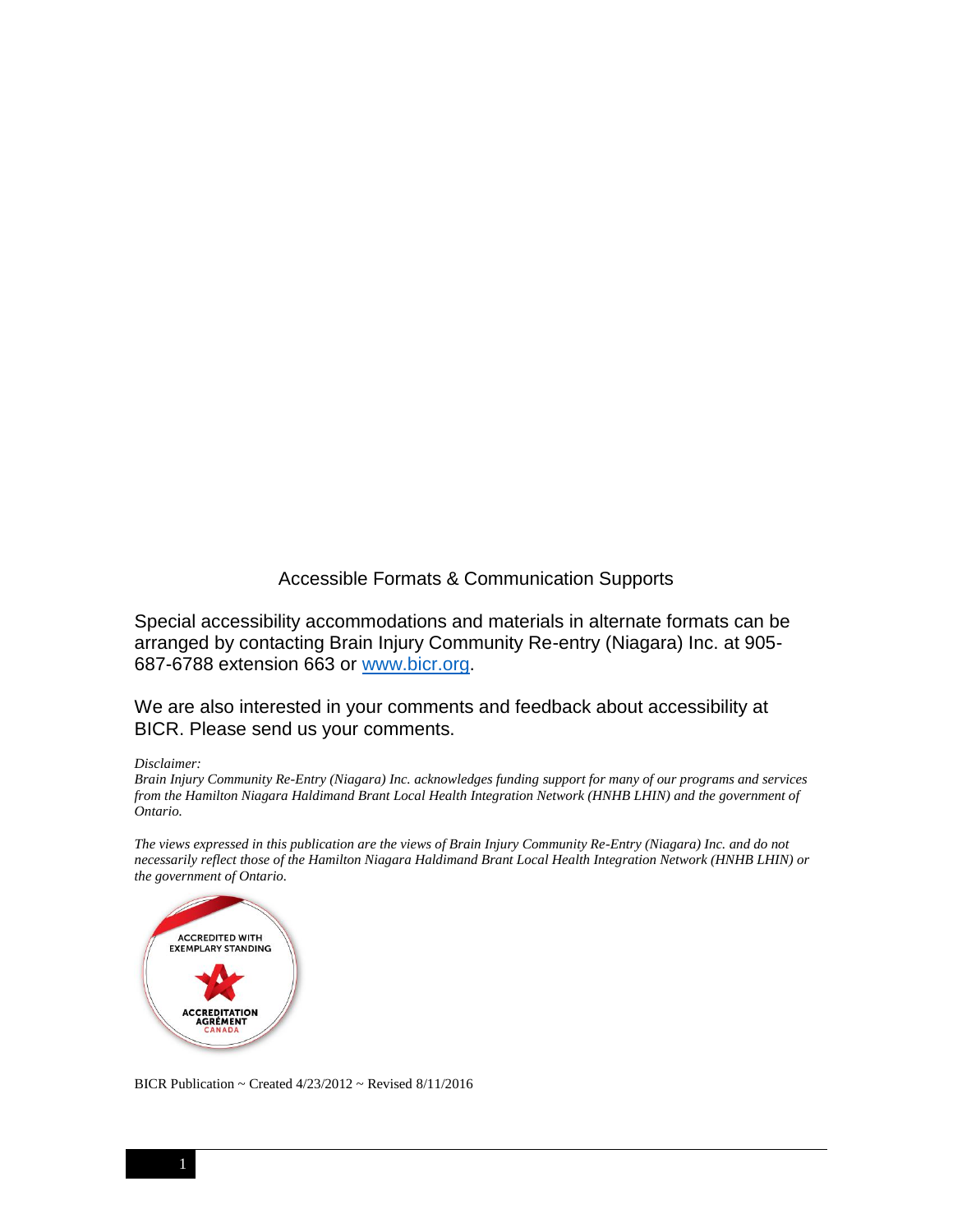### BRAIN INJURY COMMUNITY RE-ENTRY (NIAGARA) INC.<br>RESPITE PACKAGE

### **INDEX**

#### PAGE NUMBER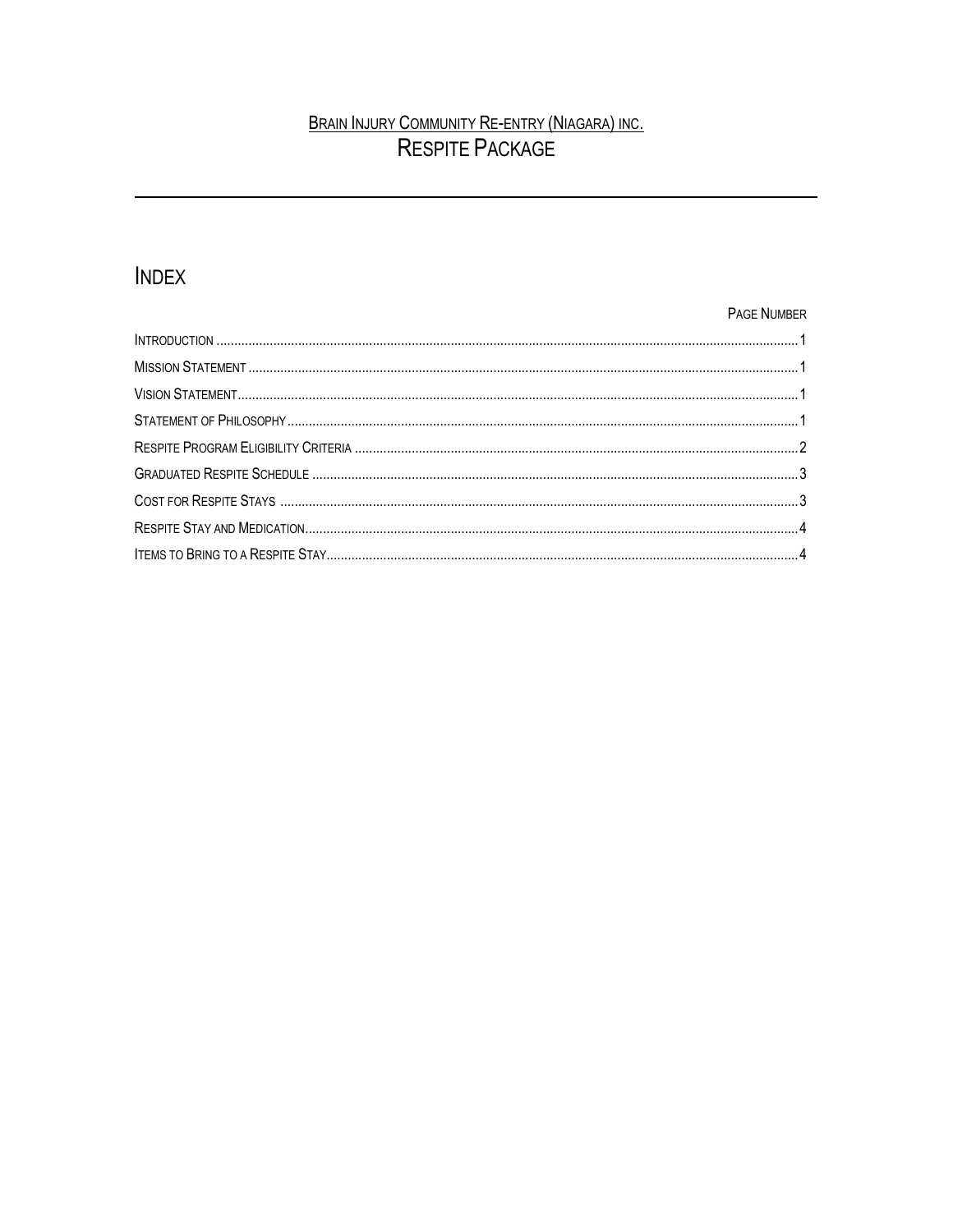**Brain Injury Community Re-entry (Niagara) Inc. (BICR) is** a not-for-profit organization that provides support services and rehabilitation to individuals living with the effects of an acquired brain injury. Based in St. Catharines, BICR serves the needs of adults throughout the Niagara Region.

Our organization was founded in 1988 by a group of concerned parents and professionals who felt that specialized services were needed in the region. A volunteer Board of Directors consists of an organization founder, rehabilitation professionals and other community partners, which oversees our programs. Funding is provided by a variety of sources including the Hamilton Niagara Haldimand Brant Local Health Integration Network (HNHB LHIN) and the Ontario Ministry of Health and Long Term Care, third party payers, fundraising and private donations.

#### **Mission Statement**

Brain Injury Community Re-entry will provide support and leadership to individuals, their families and/or caregivers within the Niagara Region living with the effects of an acquired brain injury. We promote self-direction, facilitate opportunities for meaningful adaptation, and contribute to the development of the agency and its people. We participate in advancements in the field of rehabilitation, and participate in partnerships that foster ongoing dialogue with the individual and their support network.

#### **Vision Statement**

To lead in the field of acquired brain injury rehabilitation, providing advocacy for successful reentry into the community.

#### **Statement of Philosophy**

The provision of support services is based on the following beliefs:

- Each individual is a unique adult and is deserving of respect and dignity.
- Support should be flexible, individualized and reflective of choices, abilities and existing support networks.
- Choice often involves some elements of risk. Where possible, individuals will be permitted to experience the result of their choices to the extent that they are able.
- Independence is a dynamic process of accessing people and services as challenges and successes change.

We rigorously promote the rights of the individual and promote recognition of acquired brain injury and how it affects individuals and families through ongoing advocacy and public education.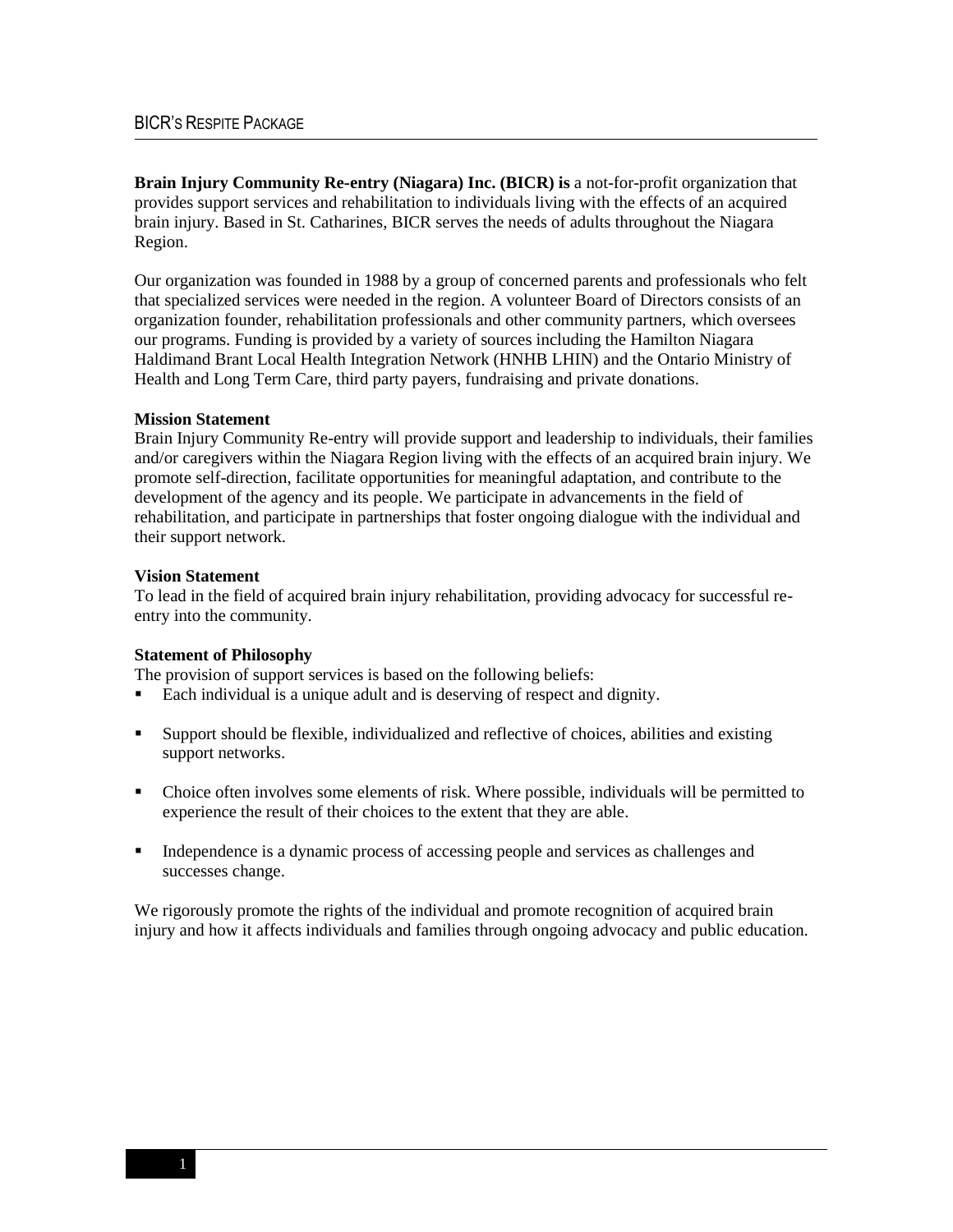

Location: Currently our respite services are held at our Parkdale residential site at 32 Parkdale Place, Welland (pictured above).

#### **BICR's Respite Program Eligibility Criteria**

- BICR's Respite Program is limited to participants currently receiving services within our agency.
- **Participants can apply to utilize the Respite Program with assistance from their assigned Case** Facilitator (CF). The CF would complete an internal request form and submit the form the Intake Coordinator.
- Not all participants will be eligible for this service. Each participant's eligibility will be reviewed on a case by case basis by the Program Manager.
- Eligibility factors will include but are not limited to such areas as medications, behavioural concerns, and support needs.

A meeting to discuss the needs of the individual will be scheduled for the residential program manager, case facilitator, participant and if applicable the individuals family. On approval the participant will begin a graduated respite schedule.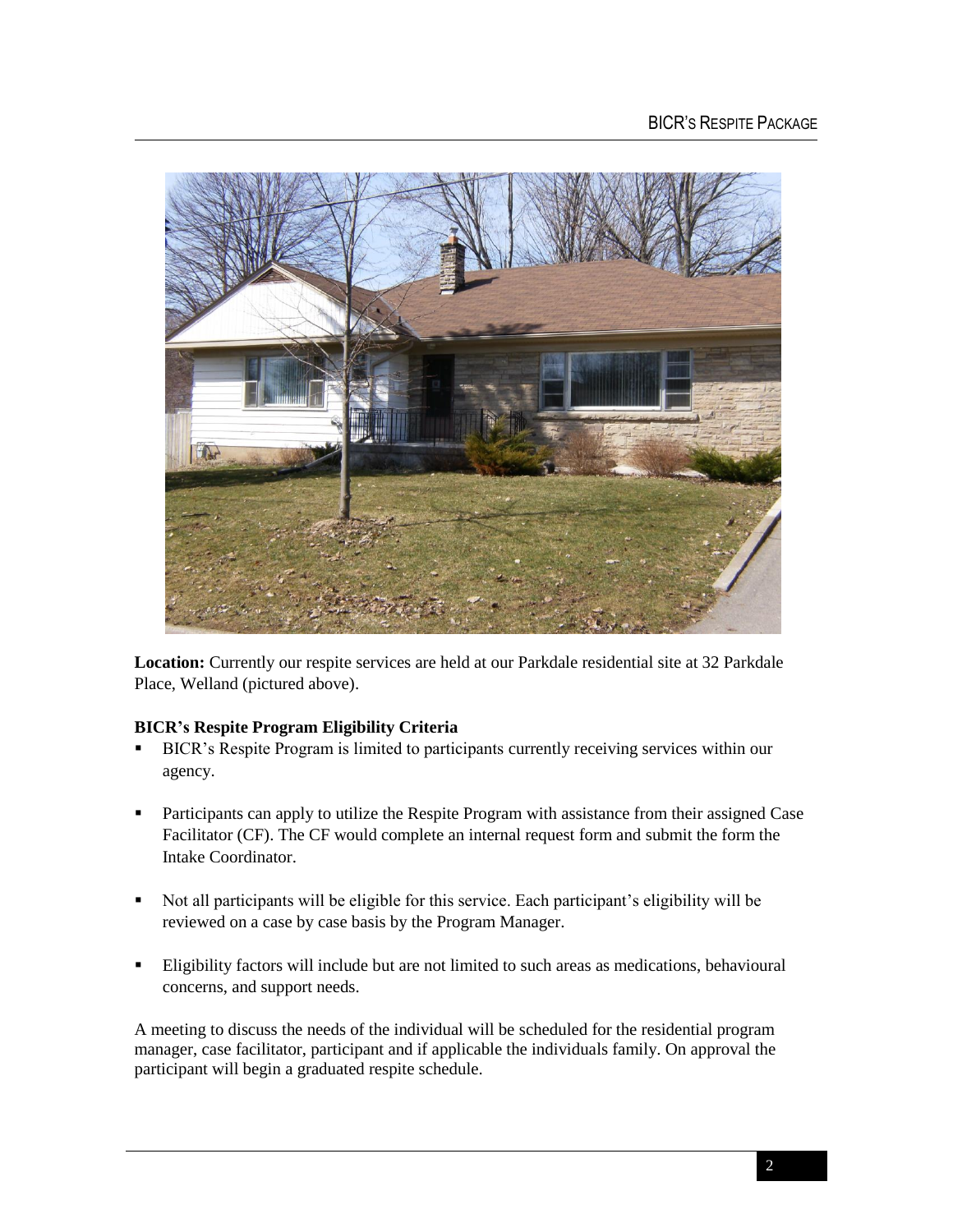#### **Graduated Respite Schedule**

For most individuals and their families a weekend respite stay can be a frightening experience. We want to make this experience as minimally disruptive as possible to allow for a success transition for all involved. A list of guidelines was developed for BICR's employees to assist with this process as well as to provide the participant and their family the opportunity to adjust to the new environment. In addition, employees have the ability to get to know the participant better in order to meet their support needs.

- 1) A tour of the residence will be scheduled for the individual and their family with the CF at Parkdale and if possible the program manager. The participant will be shown the house, introduced to the employees and other participants, and see the room that they will be staying in when they are on their respite. This is an opportunity for the participant and their family members to ask questions.
- 2) Within a few days after the tour the family will be contacted by their Outreach CF or by the program manager for feedback from the tour and to assess their interest in continuing with the respite schedule. If continuing with the process a short visit will be arranged to coincide with the lunch or dinner hour. The visit will consist of a few hours in length, designed to let the participant get a feel for the residence and to help the staff develop a rapport with the participant. During these visits it is very helpful if a family member could also attend to assist with answering any questions and to help the participant feel more comfortable.
- 3) After the visit is complete the family will be contacted for follow-up questions or concerns that they may have. If successful an overnight stay on a Thursday or Friday night will be arranged. Once this one overnight stay is completed and there are no concerns from the participant or from the front line staff then the individual will be admitted into BICR's respite program and will be able to sign up for respite stays. Respite stays can start (but do not have to) from Thursday evening to Sunday afternoons, we try to give all the respite participants an opportunity to stay for at least one weekend each month. We book respite stays at least two months in advance. If you are interested in more than one weekend stay at the beginning of each month you can contact the team coordinator who will let you know if there are any open weekends that you may wish to reserve.
- 4) **PLEASE NOTE:** If medications are to be administered by employees a medication reconciliation form completed by their physician will be required within 7 days of the first overnight stay. The CF can assist with this process. \*\*A Medication Reconciliation Form is included in this package.

#### **Cost for Respite Stays**

The cost per night for a respite stay is \$32.00. For example if an individual stays Thursday and Friday evening and leaves on Saturday the cost would be two nights stay at a total cost of \$64.00.